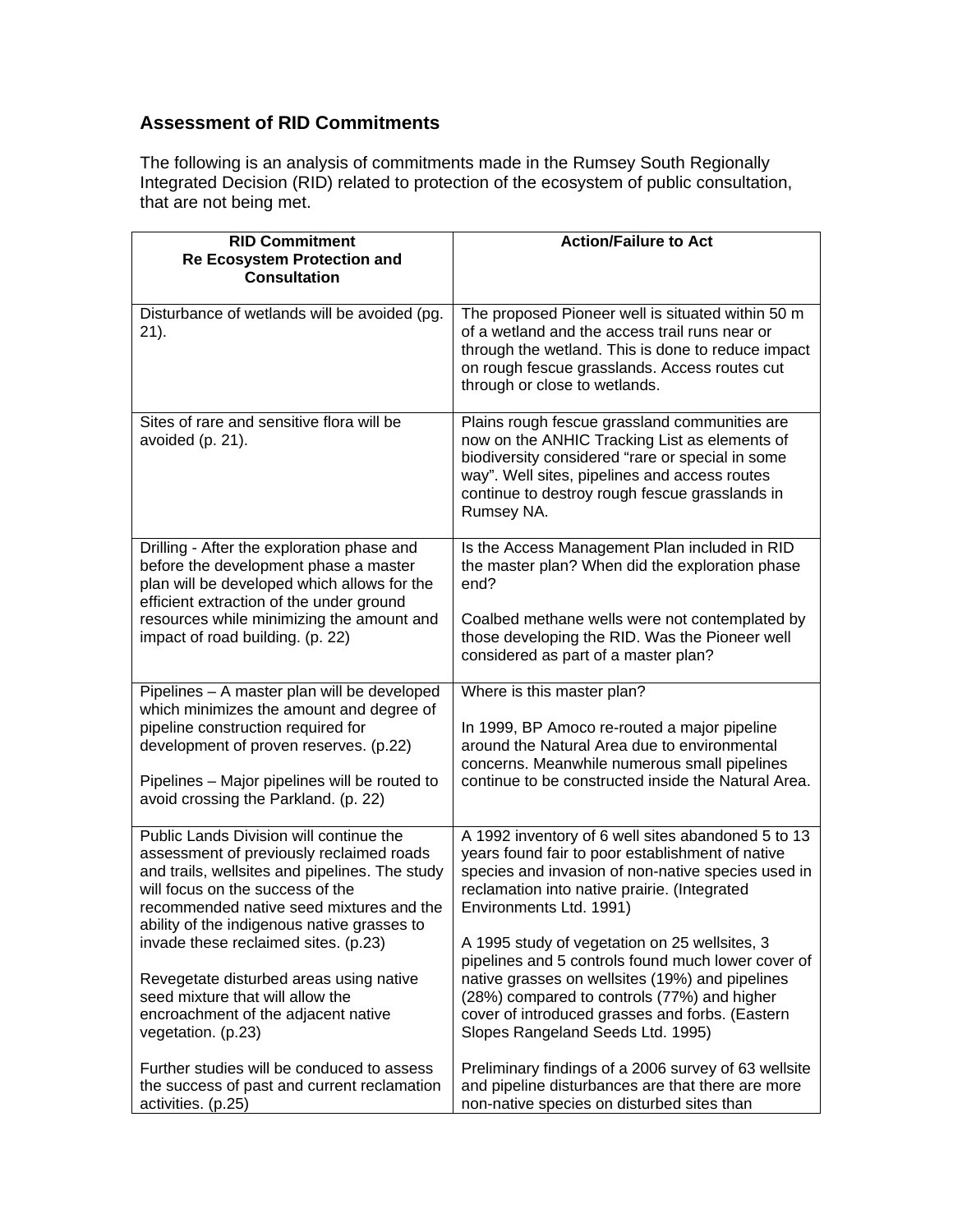|                                                                                                                                                                                                                        | undisturbed sites. Only a very few sites have<br>rough fescue as a dominant; wheat grasses,<br>Kentucky bluegrass or smooth brome dominate<br>plant communities on the large majority of sites.<br>(Peggy Desserud pers. comm.).<br>Crested wheat grass, an aggressive invasive alien,<br>was planted along a pipeline right of way in 2005.<br>Smooth brome and Kentucky bluegrass, invasive<br>alien species, have become established on<br>disturbances without remediation.<br>Despite these findings new disturbances are<br>allowed. |
|------------------------------------------------------------------------------------------------------------------------------------------------------------------------------------------------------------------------|--------------------------------------------------------------------------------------------------------------------------------------------------------------------------------------------------------------------------------------------------------------------------------------------------------------------------------------------------------------------------------------------------------------------------------------------------------------------------------------------------------------------------------------------|
| Ecological expertise will be used to conduct<br>biophysical inventories with emphasis on<br>rare and sensitive ecological resources<br>within the Parkland. (p.25)                                                     | Implementation has been delayed for 13 years. In<br>2006 range inventories with a rare plant species<br>component were conducted in a part of the<br>Rumsey block.                                                                                                                                                                                                                                                                                                                                                                         |
| A review will be conducted on the<br>cumulative effects of existing oil and gas<br>developments as it relates to the ecological<br>integrity of the Parkland. (p. 25)                                                  | Implementation has been delayed for 14-15 years.<br>A cumulative effects assessment is proposed as<br>part of U of A PhD student research in 2007&<br>2008.                                                                                                                                                                                                                                                                                                                                                                                |
| Continual assessments will be made of the<br>factors affecting vegetation change in the<br>area (i.e. fire, climate, grazing) for reference<br>in maintaining the ecological integrity of the<br>Parkland. (p. 25)     | Range inventories were completed in 1994 by<br>Eastern Slopes Rangeland Seeds Ltd. Overall the<br>range was evaluated in good condition; however<br>there were signs of heavy grazing on knoll tops, in<br>wetlands, along trails and at dugouts.<br>A grazing lease was sold and grazing regime<br>changed in part of the area without a monitoring<br>plan to assess the effects.                                                                                                                                                        |
| Forestry, Lands and Wildlife and Tourism,<br>Recreation and Parks will review and<br>explore options for legally designating the<br>Parkland, in recognition of protecting its<br>unique ecological resources. (p. 25) | In 1996, Rumsey South was legally designated as<br>the Rumsey Natural Area by Order in Council and<br>became part of the Special Places 2000 Program.<br>The Wilderness Areas, Ecological Reserves and<br>Natural Areas Act was amended (Schedule 74). It<br>was assumed the RID would continue as the<br>management plan; however, there was no<br>assessment of the RID's performance in protecting<br>ecological resources or consistency with protected<br>area management.                                                            |
|                                                                                                                                                                                                                        | In 2003, Information Letter 2003-25 Government<br>of Alberta: Honouring Existing Mineral<br><b>Commitments in Legislated Provincial Protected</b><br>Areas was signed by SRD, CD and Energy. It<br>states government will honour commitments that<br>existed prior to a protected area being established;<br>but, any subsurface disposition or right coming into<br>affect after the protected area is established does<br>not qualify as an existing commitment. Parks                                                                   |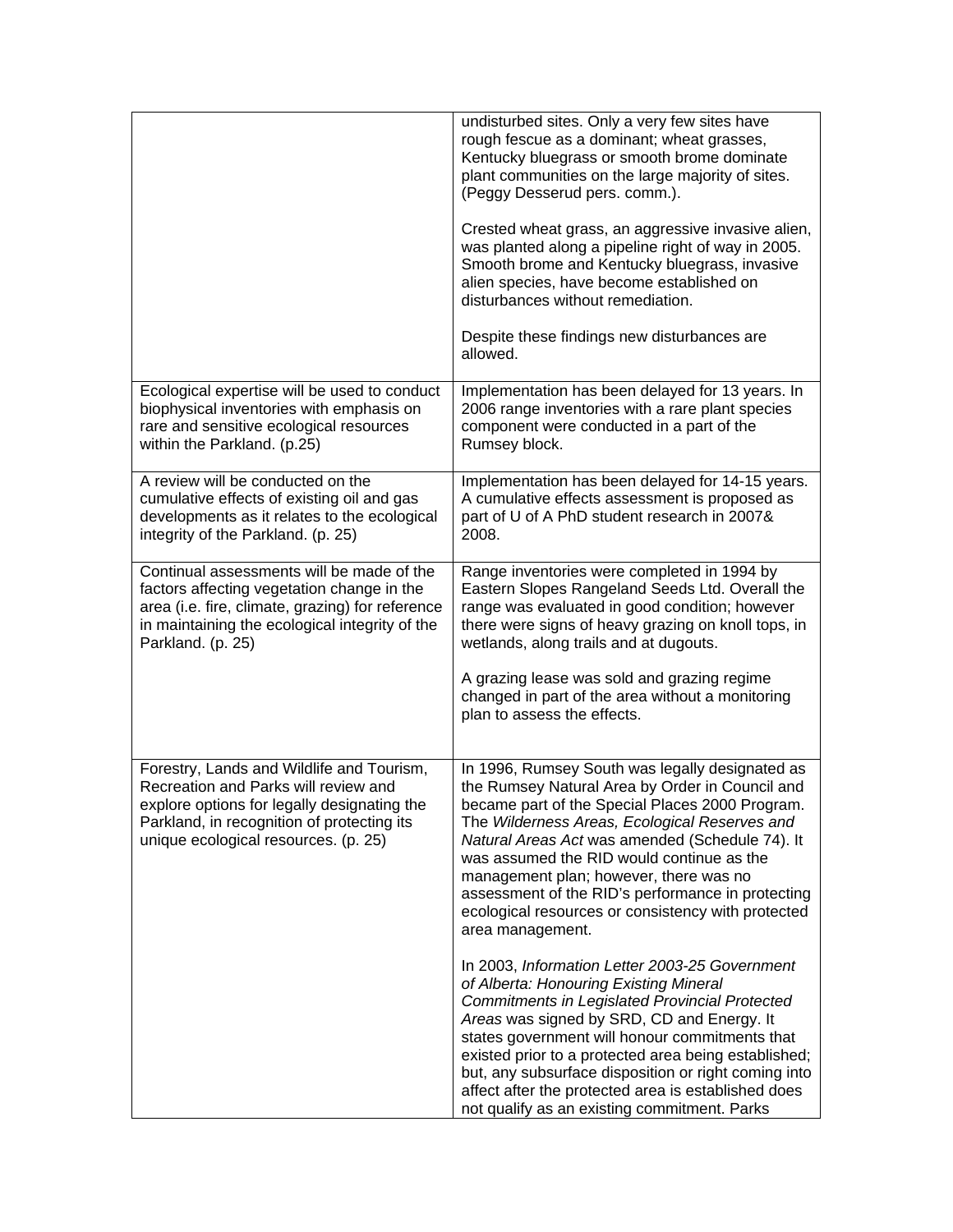|                                                                                                                                                                                                                                                                                                                                                                                                         | maintains that any new mineral commitments after<br>1996 should have a "no surface access<br>addendum". Energy continues to sell dispositions<br>in Rumsey without the no surface access<br>addendum.                                                                                                                                              |
|---------------------------------------------------------------------------------------------------------------------------------------------------------------------------------------------------------------------------------------------------------------------------------------------------------------------------------------------------------------------------------------------------------|----------------------------------------------------------------------------------------------------------------------------------------------------------------------------------------------------------------------------------------------------------------------------------------------------------------------------------------------------|
| The existing access routes including those<br>previously reclaimed as shown in Figure 5<br>constitute the only access routes permitted<br>for use to drill and develop the petroleum<br>and natural gas resource with the exception<br>of roads constructed to allow development<br>of P&NG rights issued prior to 1 Jan 1991.<br>(p. 32)                                                               | New access routes up to 200 m long are being<br>developed to new well sites.                                                                                                                                                                                                                                                                       |
| Existing access routes, which are no longer<br>required will be reclaimed (p. 32)                                                                                                                                                                                                                                                                                                                       | No access routes have been reclaimed.                                                                                                                                                                                                                                                                                                              |
| Locked gates be erected by the mineral<br>disposition holder at all roads held under<br>LOC and MSL. (p. 32)                                                                                                                                                                                                                                                                                            | This has not been done.                                                                                                                                                                                                                                                                                                                            |
| A purpose of implementation isTo ensure<br>ongoing and meaningful public involvement<br>as the RID is implemented. (p. 34)                                                                                                                                                                                                                                                                              | There has not been a mechanism or opportunity<br>for public involvement in implementation of the<br>RID.                                                                                                                                                                                                                                           |
|                                                                                                                                                                                                                                                                                                                                                                                                         | Public input has been ignored in allowing oil and<br>gas development to continue in the Rumsey<br>Natural Area.                                                                                                                                                                                                                                    |
|                                                                                                                                                                                                                                                                                                                                                                                                         | AWA's offer to provide steward services in the<br>Rumsey Natural Area (spring 2005) was declined.                                                                                                                                                                                                                                                  |
|                                                                                                                                                                                                                                                                                                                                                                                                         | A Technical Advisory Committee was established<br>in 2006, including representatives from ANPC,<br>industry and academia to guide research<br>regarding reclamation and cumulative effects<br>commitments in the RID.                                                                                                                              |
| As the land management agency, and using<br>the Public Lands Act as the authority to<br>place appropriate conditions on surface<br>land use activities, the Public Lands<br>Division will assume primary responsibility<br>for putting the RID into effect, but all<br>participating agencies will assume<br>implementation responsibilities that relate to<br>their own areas of jurisdiction. (p. 34) | In 2006 (17 Mar) a Memorandum of<br>Understanding: Management and Issuance of<br>Land Dispositions on WAERNA and PP Lands<br>was signed by Deputy Ministers of SRD and CD<br>making Parks the lead agency in management of<br>designated natural areas, including the Rumsey<br>Natural Area.<br>Alberta Energy is not respecting Parks lead role. |
| The resource management activities of all<br>provincial government agencies within the<br>Parkland, will be conducted in conformance<br>with the provisions of the RID. (p. 34)                                                                                                                                                                                                                         | Several commitments in the RID with respect to<br>ecosystem protection have not been honoured.                                                                                                                                                                                                                                                     |
| The RRMC will be responsible for firstly,                                                                                                                                                                                                                                                                                                                                                               | The RRMC no longer exists.                                                                                                                                                                                                                                                                                                                         |